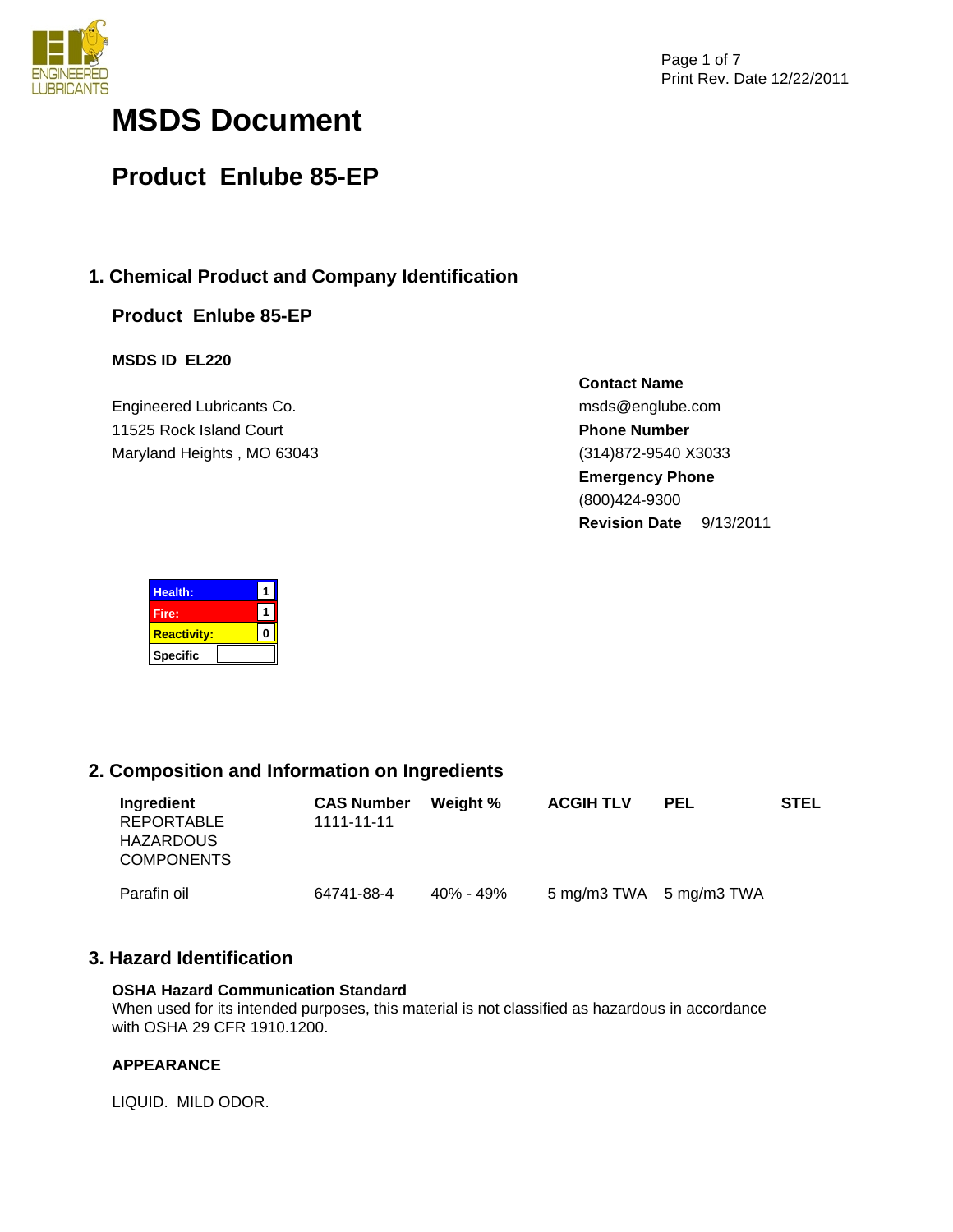

# **Emergency Overview**

Poses little or no immediate health hazard.

# **HEALTH HAZARDS**

# **Potential Health Effects**

**Eye**  May cause slight irritation.

**Skin**  Substance may cause slight skin irritation.

# **Ingestion**

No hazard in normal industrial use.

## **Inhalation**

Repeated or prolonged inhalation may cause toxic effects.

# **4. First Aid Information**

## **Eye**

Hold eyelids apart and flush eyes with plenty of water for at least 15 minutes.

## **Skin**

Wash clothing separately before reuse. Wash with soap and water.

## **Ingestion**

If swallowed, do NOT induce vomiting. Give victim a glass of water or milk. Call a physician or poison control center immediately. Never give anything by mouth to an unconscious person.

## **Inhalation**

Remove to fresh air. If not breathing, give artificial respiration. If breathing is difficult, give oxygen. Get medical attention.

# **5. Fire Fighting Measures**

| <b>Flash Point</b> | 492 F          |
|--------------------|----------------|
| <b>FP Method</b>   | ASTM D92 (COC) |

## **Extinguishing Media**

Use water spray, regular foam, dry chemical, carbon dioxide.

## **Hazardous Combustion Products**

Smoke, Fume, Incomplete combustion products, Oxides of carbon.

## **Fire Fighting Instructions**

In the event of fire, cool tanks with water spray. As in any fire, wear self-contained breathing apparatus pressure-demand, MSHA/NIOSH (approved or equivalent) and full protective gear.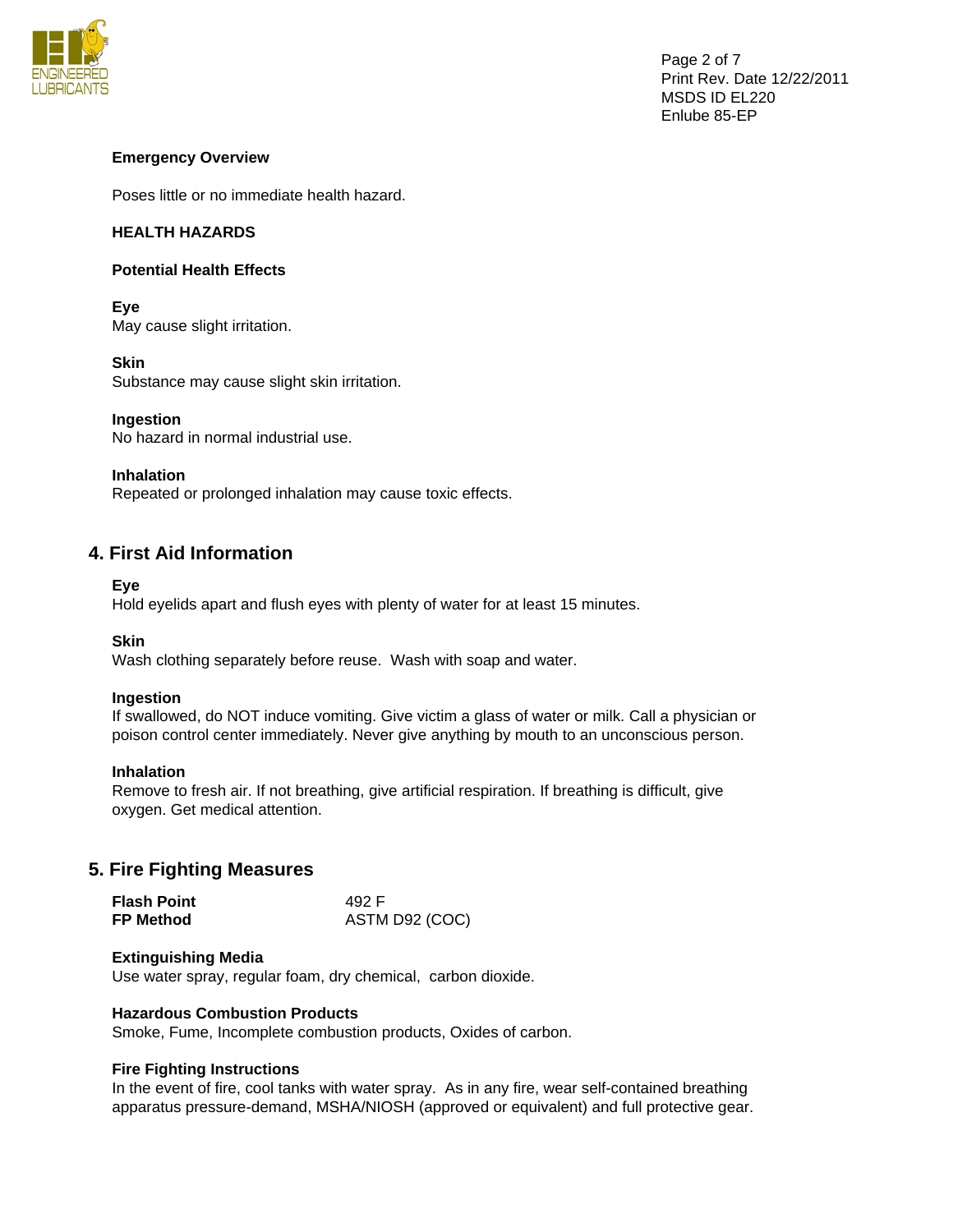

Page 3 of 7 Print Rev. Date 12/22/2011 MSDS ID EL220 Enlube 85-EP

# **6. Accidental Release Measures**

# **PERSONAL PRECAUTIONS**

Wear a self-contained breathing apparatus and appropriate Personal protection. (See Exposure Controls/Personal Protection section.)

# **ENVIRONMENTAL PRECAUTIONS**

# **Reporting**

US regulations require reporting spills of this material that could reach any surface waters. The toll free number for the US Coast Guard National Response Center is (800) 424-8802.

# **Clean-up**

Avoid runoff into storm sewers and ditches which lead to waterways.

# **METHODS FOR CONTAINMENT AND CLEAN UP**

# **Collect**

Contain spilled liquid with sand or earth. DO NOT use combustible materials such as sawdust.

## **Clean-up**

Absorb spill with inert material (e.g., dry sand or earth), then place in a chemical waste container. Vacuum or sweep up material and place in a disposal container.

# **7. Handling and Storage**

# **SAFE HANDLING**

## **Handling**

Wash thoroughly after handling. Avoid heating above 120 F for prolonged periods of time.

## **SAFE STORAGE**

## **Storage**

Keep container closed when not in use. Keep from freezing.

# **8. Exposure Controls and Personal Protection**

## **EXPOSURE LIMITS**

**OSHA PELS:**  64741-88-4; OIL MIST; 5 mg/m3 TWA 8 hours

**ACGIH TLV:**  64741-88-4; OIL MIST; 5 mg/m3 TWA 8 hours

# **PERSONAL PROTECTION**

**Eye**  Wear safety glasses.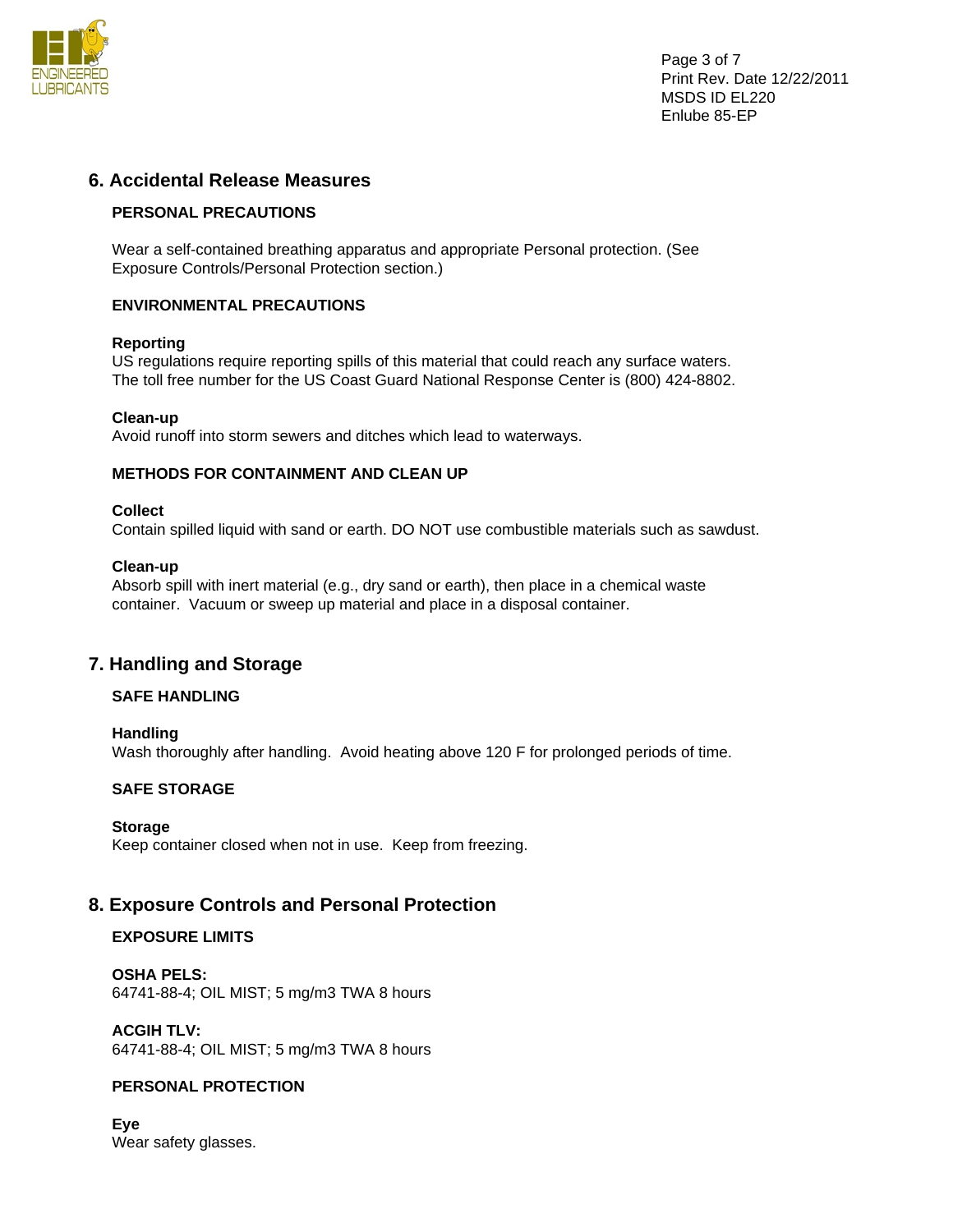

Page 4 of 7 Print Rev. Date 12/22/2011 MSDS ID EL220 Enlube 85-EP

# **Skin Protection**

Protective gloves and clothing are recommended.

## **Specific Hygeine Measures**

Always observe good personal hygiene measures, such as washing after handling the material before eating, drinking, and/or smoking. Routinely wash work clothing and protective equipment to remove contaminants. Discard contaminated clothing and footwear that cannot be cleaned. Practice good housekeeping.

# **Engineering Controls**

Local exhaust ventilation may be necessary to control any air contaminants to within their TLVs during the use of this product.

# **9. Physical and Chemical Properties**

| <b>LIQUID</b>             |
|---------------------------|
| 0.888                     |
| 7.392                     |
| AMBER                     |
| MILD                      |
| Not Applicable            |
| > 582 F                   |
| Not Soluble               |
| 0.0% E1868 (110min @ 81C) |
| 217.9 cSt @ 100F          |
|                           |

# **10. Stability and Reactivity**

## **Stability**

Material is stable under normal conditions.

## **Conditions To Avoid**

Excessive heat. High energy sources of ignition

#### **Incompatible Materials**

Strong oxidizers.

## **Thermal Decomposition**

Smoke, carbon monoxide, carbon dioxide, aldehydes and other products of incomplete combustion

# **Hazardous Polymerization**

Will not occur

# **11. Toxicological Information**

# **ACUTE ORAL TOXICITY**

No data available.

# **ACUTE INHALATION TOXICITY**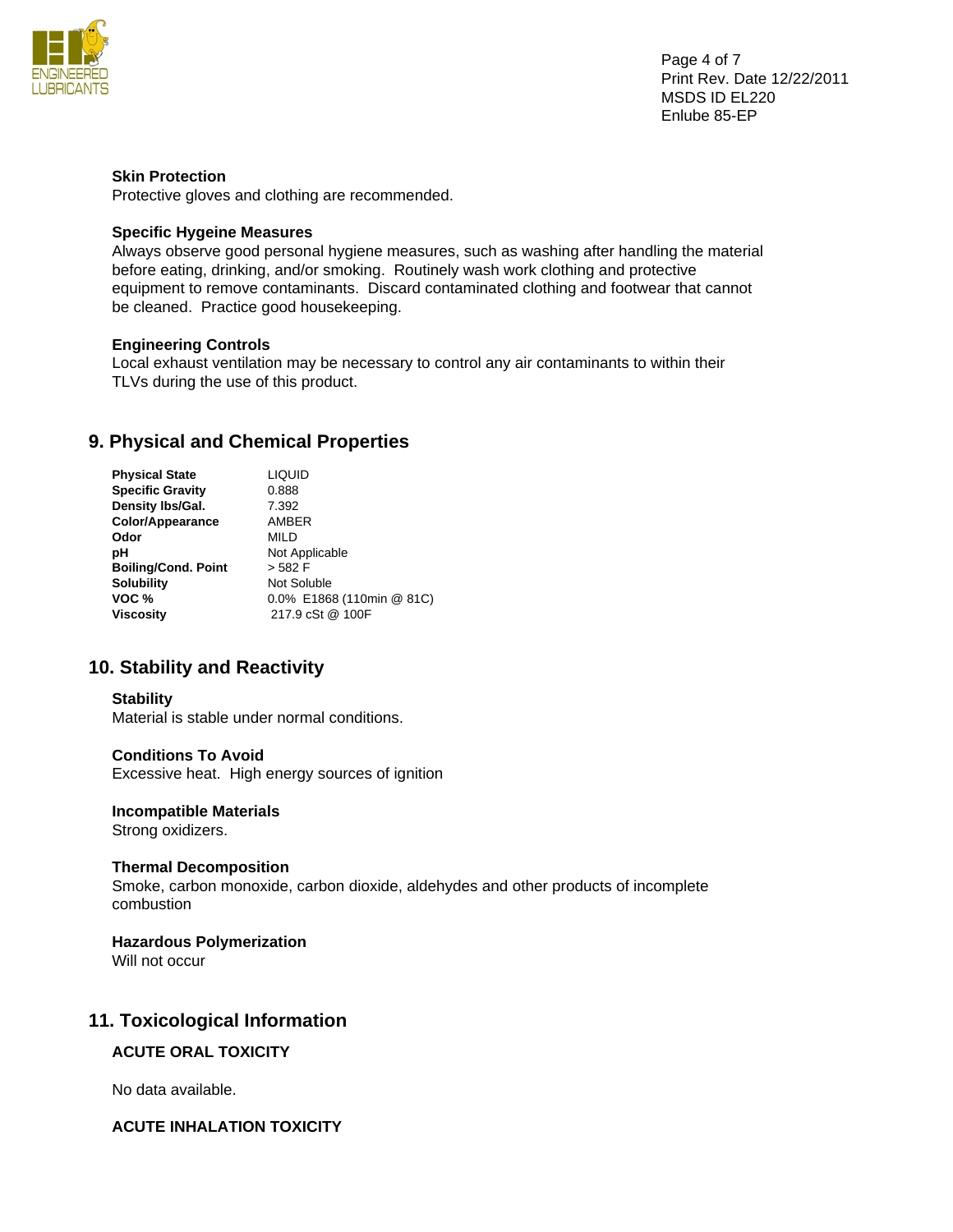

Page 5 of 7 Print Rev. Date 12/22/2011 MSDS ID EL220 Enlube 85-EP

# **Inhalation**

Prolonged or excessive inhalation may cause respiratory tract irritation.

# **ACUTE DERMAL TOXICITY**

No data available.

## **SKIN IRRITATION**

## **Skin**

Prolonged or repeated contact can result in defatting and drying of the skin which may result in skin irritation and dermatitis (rash).

# **EYE IRRITATION**

No data available.

# **REPRODUCTIVE TOXICITY**

No data available.

# **SKIN SENSITIZATION**

No data available.

# **GERM CELL MUTAGENICITY**

No data available.

## **CARCINOGENICITY**

No components present at 0.1% or greater are listed on IARC.

# **STOT-SINGLE EXPOSURE**

No data available.

## **STOT-REPEATED EXPOSURE**

# **Target organ**

May cause breathing disorders and lung damage.

# **12. Ecological Information**

# **ECOTOXICITY EFFECTS**

No data available.

# **PERSITENCE AND DEGRADABILITY**

No data available.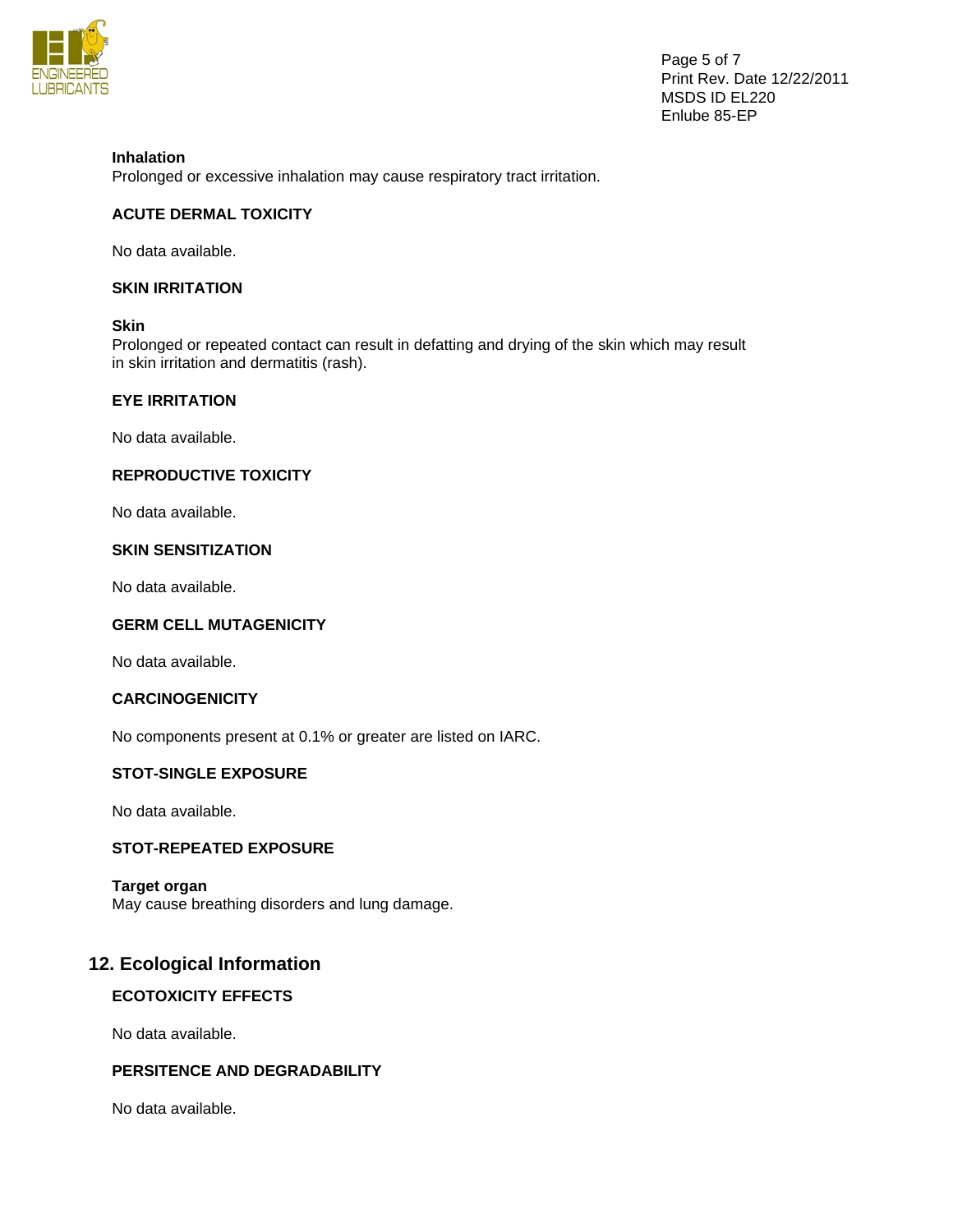

Page 6 of 7 Print Rev. Date 12/22/2011 MSDS ID EL220 Enlube 85-EP

# **13. Disposal Considerations**

# **Waste Disposal Method**

According to local, state, and federal regulations.

This material, if discarded, is not a hazardous waste under RCRA Regulation 40 CFR 261.

# **Contaminated Packaging**

Empty containers should be taken to an approved waste handling site for local recycling or waste disposal.

# **14. Transportation Information**

# **LAND (DOT)- NON-BULK**

Not Regulated

# **LAND (DOT) BULK**

Not Regulated

# **SEA (IMDG)**

Not Regulated

# **AIR (IATA)**

Not Regulated

# **15. Regulatory Information**

# **US REGULATIONS**

# **SARA Sections 311 and 312**

Immediate (Acute) Health Hazard: YES. Delayed (Chronic) Health Hazard: NO Fire Hazard: NO. Reactive Hazard: NO. Sudden Release of Pressure Hazard: NO.

# **SARA (313) TOXIC RELEASE INVENTORY**

NONE

# **CERCLA (Comprehensive Environmental Response and Liability Act of 1980, S 103)**

NONE

**EPCRA** 

NONE